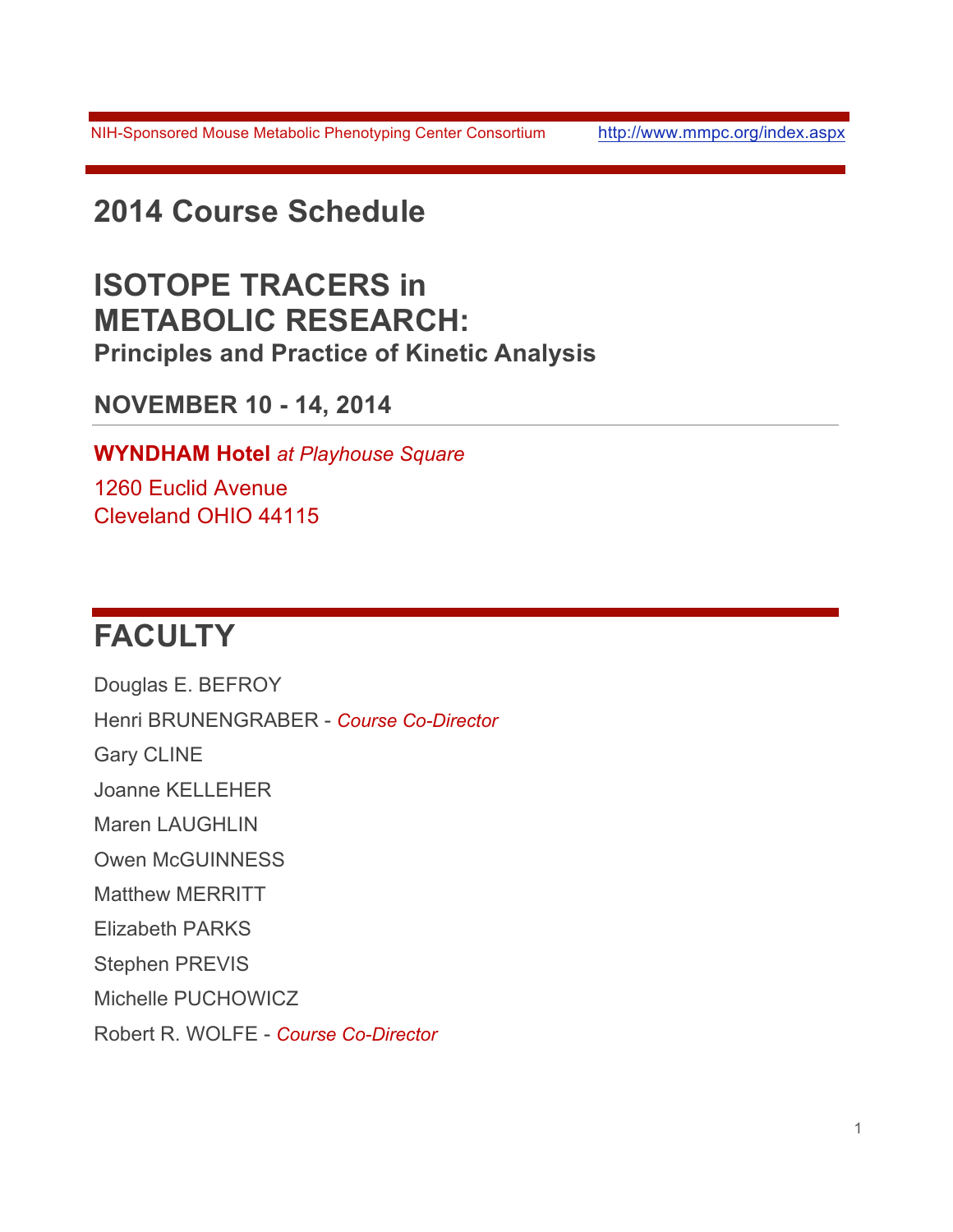# **General Information**

#### COURSE **FORMAT**

The course and homework problems will be run on paperless format. Participants are expected to bring a wireless laptop computer, running MS Excel, if possible. All course material (including slides and problem sets) will be available for download a few days before the course starts.

Registered participants will receive the link and password to download the course material on Friday, NOVEMBER 7, 2014 **by email**. Feel free to print the downloaded material.

**Note 1.** The faculty will systematically upload any new or additional material (including problems' solutions) on the course webpage.

**Note 2.** In order to foster intellectual exchanges without fear of plagiarism, this course will have a closed meeting format, just like a Gordon Conference.

#### COURSE **CONTENT**

We would like as much as possible to tailor faculty presentations to the interests of the attendees. Therefore, please feel free to send us a list of topics you would wish to be expanded upon, before Monday, NOVEMBER 3, 2014. Please outline these topics in as much detail as you feel comfortable.

Feel free to suggest a topic which is **not** currently listed in the syllabus and send your suggestions to Dr. Brunengraber at hxb8@case.edu

#### **PRESENTATIONS by PARTICIPANTS**

There will be trainee presentations on the evening of Wednesday, NOVEMBER 12, 2014. Specifically, 10 participants will have the opportunity to outline their research project (planned *or*  ongoing) involving isotopic tracers. We thus invite you to prepare a 7-8 minute slide presentation, which will summarize your project, emphasizing the protocols that use isotopes, the quantitative data you expect to obtain, and any questions you have on the validity of protocols and data interpretation. Each presentation will be followed by comments from the faculty and attendees.

Please notify Dr. Brunengraber at hxb8@case.edu by Monday, NOVEMBER 3, 2014 if you wish to make such a presentation (please let us know the title of your presentation). If your presentation is not selected for the Wednesday evening session, you will have an opportunity to present it later to a select faculty member (*see below*).

#### **ONE-ON-ONE MENTORING**

Participants are also invited to set up 30-minute One-on-One Mentoring/Discussion Sessions with any course faculty.

Starting Monday, November 10, 2014 (*1st day of the course*), you will be able to set up appointments with course faculty. The scheduling process will be discussed in more detail in an upcoming email.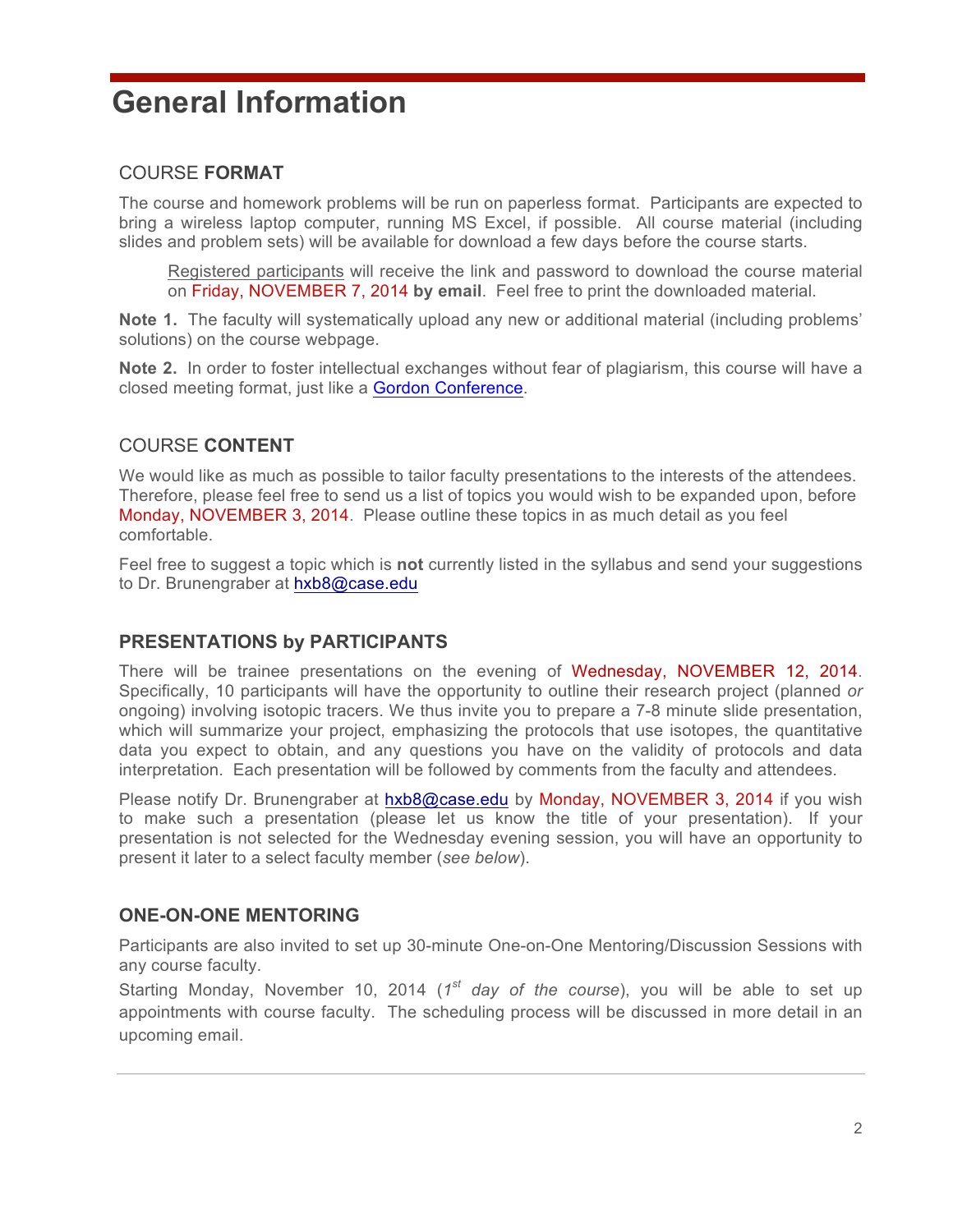### Monday, NOVEMBER 10, 2014morning • **7:30 am**

### CONTINENTAL BREAKFAST • SIGN-IN • MEET & GREET

**7:30 - 8:30 am**

**Wyndham Hotel**

WELCOME **8:30 am**

MAREN **LAUGHLIN**, Senior Advisor, NIDDK, NIH

# USE OF RADIOACTIVE ISOTOPES

#### HENRI **BRUNENGRABER**

#### **A. LEARNING OBJECTIVES**

- Responsible Conduct of Research in the use of radioactive isotopes
- How does one optimize the measurement of radioactivity of compounds labeled with  ${}^{14}$ C or  ${}^{3}$ H.
- How does one measure a metabolic rate using  ${}^{13}$ C or  ${}^{3}$ H tracers?
- What are the limitations of the use of radioactive isotopes to measure metabolic rates?

#### **B. SECTIONS**

- Measurement of beta radioactivity by scintillation counting; conversion of cpm to dpm (external standards, automatic quench correction, internal standards); how does one deal with counting artifacts (quenching, chemiluminescence).
- § Principles of measurement of metabolic rates; notion of specific activity of labeled precursor; problems and solutions with variations of specific activity of precursor (how does one avoid dealing with one equation and two variables).
- Limitations of the use of isotopes for metabolic studies; difference between transfer of label and net flux; isotopic exchanges;

(Difference between **exchange** flux and **net** flux)

#### **C. HOMEWORK BREAKOUT**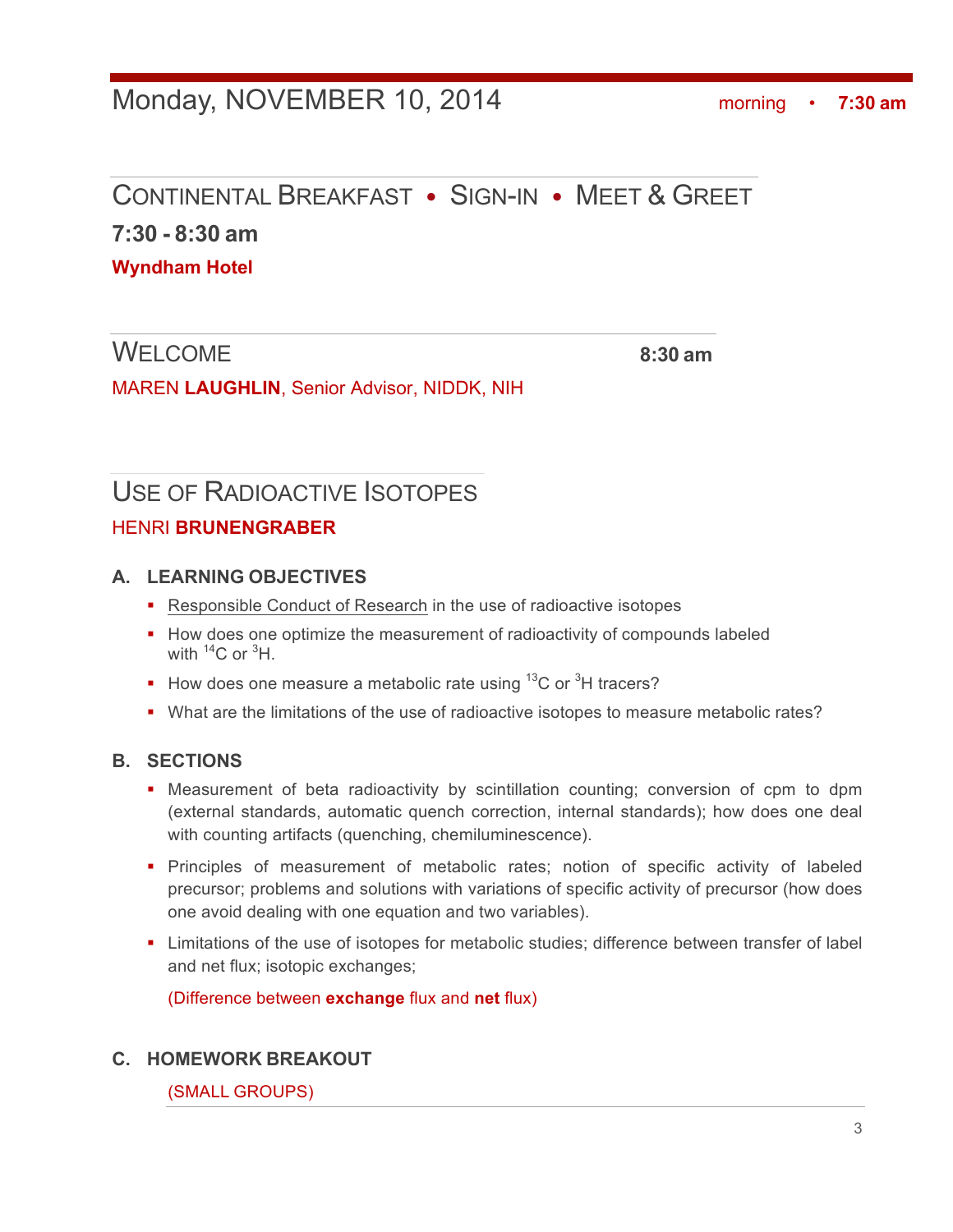### **Monday, NOVEMBER 10, 2014 AFTERNOON · 1:30 pm**

### BASIC CONCEPTS IN MASS SPECTROMETRY ROBERT R. **WOLFE**

#### **A. LEARNING OBJECTIVES**

- Gain an understanding of the main mass spectrometry techniques used to investigate metabolic processes with stable isotopes.
- § Become familiar with current expressions of isotopic enrichment, including Tracer:Tracee Ratio and atom (or mol) percent excess.
- Learn how to measure isotopic enrichment by mass spectrometry (basic approaches).
- Learn how to calculate isotopic enrichment using gas chromatography-mass spectrometry and LC-MS/MS

#### **B. SECTIONS**

#### **1. BASIC DESCRIPTION OF INSTRUMENTATION**

- Isotope ratio mass spectrometry (IRMS).
- Gas chromatography mass spectrometry (GC-MS).
- § Gas chromatography-combustion-isotope ratio mass spectrometry (GC-C-IRMS).
- Liquid chromatography-mass spectrometry (LC-MS; LC-MS/MS).

#### **2. CALCULATION OF ENRICHMENT WITH IRMS**

- Correction of enrichment for background enrichment.
- § Tracer**:**Tracee Ratio (TTR) *vs.* Molar Percent Enrichment (MPE).
- Skew correction factor to correct for the fact that the natural distribution of mass isotopomers is the same in the sample and the background.
- Use of a standard to calculate enrichment.
- Measurement of  $13C$ -enrichment after combustion.
- **Effect of sample size on observed ratio.**

#### **3. CALCULATION OF ENRICHMENT USING GC-MS**

- Definition of total ion chromatogram, mass spectrum, and selected ion monitoring (SIM).
- Identifying appropriate fragment to monitor.
- Calculation of theoretical abundance.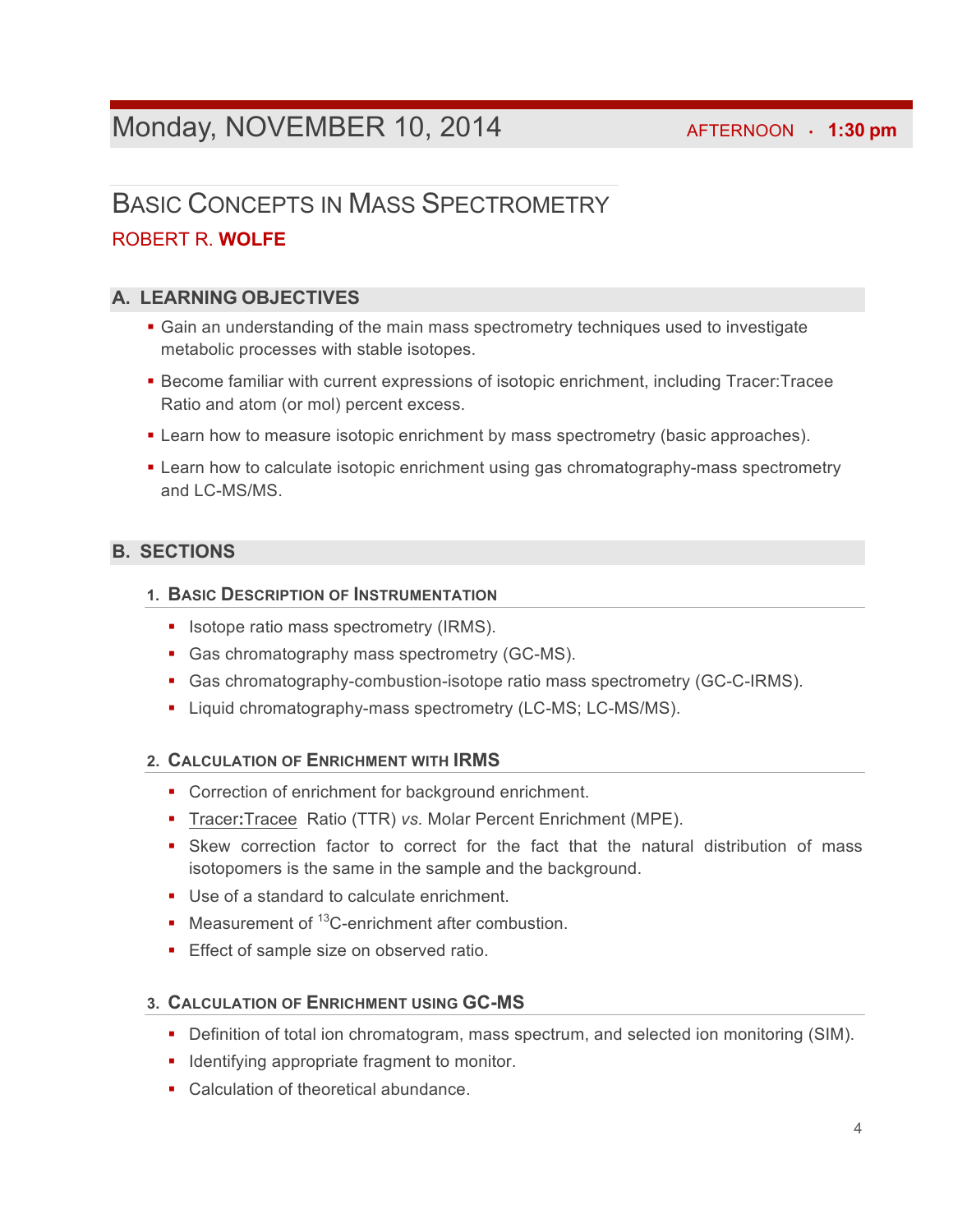- Calculation of isotopic enrichment using SIM.
- Effect of skewed abundance of tracer, skew correction factor.
- Overlapping spectra correction.
- Calculation of TTR when TTR > 1
	- i. Using multiple ions to calculate isotopic enrichment
	- ii. Using lees abundant masses to measure low levels of enrichment
	- iii. Calculation of concentration by internal standard technique

### **C. HOMEWORK BREAKOUT**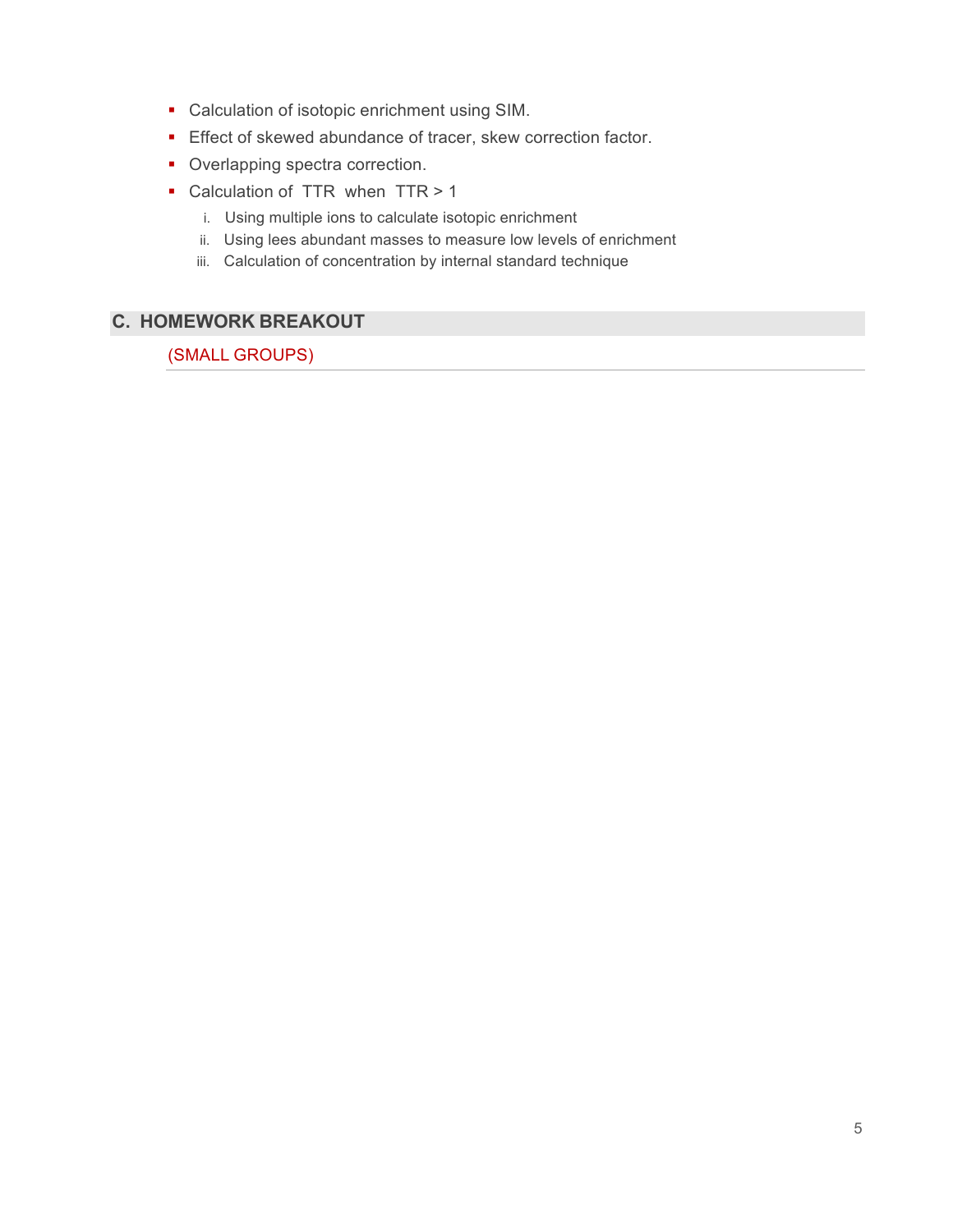### **TUESday, NOVEMBER 11, 2014 MORNING · 9:00 am**

### MEASUREMENT OF METABOLIC FLUXES WITH ISOTOPIC TRACERS ROBERT R. **WOLFE**

#### **A. LEARNING OBJECTIVES**

- Responsible Conduct of Research in human and animal investigations.
- Gain a conceptual and practical understanding of calculating the rate of substrate appearance (Ra) by tracer dilution using a single pool model with radioactive and stable isotopes.
- Understand the benefit of priming the substrate pool, how to calculate a tracer priming dose, and the limitations of the primed-constant infusion technique.
- § Understand the basic approach for calculating substrate oxidation using a metabolic tracer.
- Understand the calculation of fractional synthetic rate.

#### **B. SECTIONS**

#### **1. TRACER KINETICS-SINGLE POOL MODELS**

- Constant infusion of tracer.
- Influence of changes in uptake on calculation of rate of appearance.
- Calculation of Ra with a bolus injection of tracer.
- Priming the pool.
- Estimation of Ra in the non-steady state.
- Minimizing errors by curve fitting.

#### **2. INCORPORATION STUDIES**

- § Principles and calculation of substrate oxidation at the whole body level using tracers, including use of Atom Percent Excess *vs.* Tracer:Tracee Ratio.
- **Bicarbonate recovery factor.**
- Improving the estimation of true precursor enrichment.
- Priming the bicarbonate pool.
- Determination of carbon dioxide production with labeled bicarbonate.
- Problems in determining oxidation with tracers.
- Labeled  $CO<sub>2</sub>$  reincorporation.
- Contribution of naturally occurring <sup>13</sup>C to apparent  $CO<sub>2</sub>$  enrichment.
- § Fractional synthetic rate.
- § Synthetic rate.

#### **C. HOMEWORK BREAKOUT**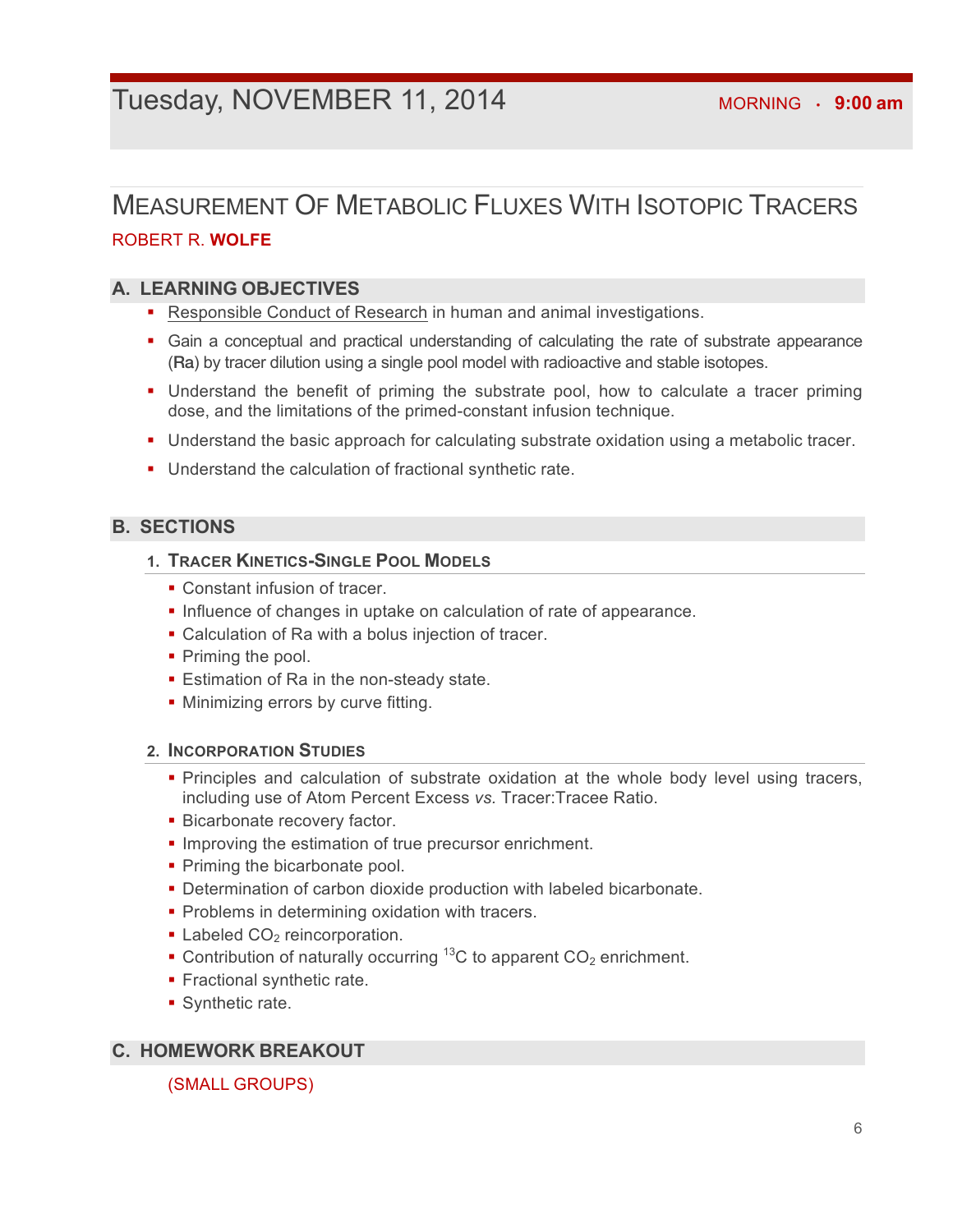### Tuesday, NOVEMBER 11, 2014 **AFTERNOON** · 1:30 pm

### GLUCOSE KINETICS (INCLUDING THE EUGLYCEMIC CLAMP) OWEN **McGUINNESS**

#### **A. LEARNING OBJECTIVES**

- Responsible Conduct of Research in such investigations.
- Define the physiological correlates of glucose flux.
- **Learn best practices for experimental design optimization and data interpretation** to evaluate insulin action.

#### **B. SECTIONS**

#### **1. OVERVIEW OF GLUCOSE KINETICS**

- Define steady state.
- Define the relationship between glucose concentration and glucose mass in the body.
- Identify sites and relative rates of glucose production and consumption and how these rates differ among species.

#### **2. WHAT ARE THE SOURCES OF GLUCOSE APPEARANCE?**

- Understand from a tissue point of view what production is.
- **Define the relative contribution of the liver and kidney to glucose production.**

#### **3. HOW DO WE GET STARTED?**

- Choosing a tracer.
- § Understand how the sites of sampling and infusion can influence the measured rates of glucose flux.
- **Know how to optimize the study design to maximize steady state conditions.**

#### **4. ASSESSING INSULIN ACTION:**

- **Know how fasting status influences insulin action differently in mice and humans.**
- Define what insulin action is in the liver and the periphery.
- Understand what a euglycemic hyperinsulinemic clamp is and how to deal with variable rates of endogenous insulin and glucagon secretion.
- How to recognize and deal with tracer/model assumption errors (non steady-state and negative endogenous production rates).
- **•** Be able to evaluate data used to calculate hepatic and peripheral insulin action.
- § Understand the principles used in assessing tissue specific glucose uptake.

#### **5. DATA PRESENTATION:**

**•** Know what information to include in a manuscript so as to adequately interpret the data.

#### **C. HOMEWORK BREAKOUT**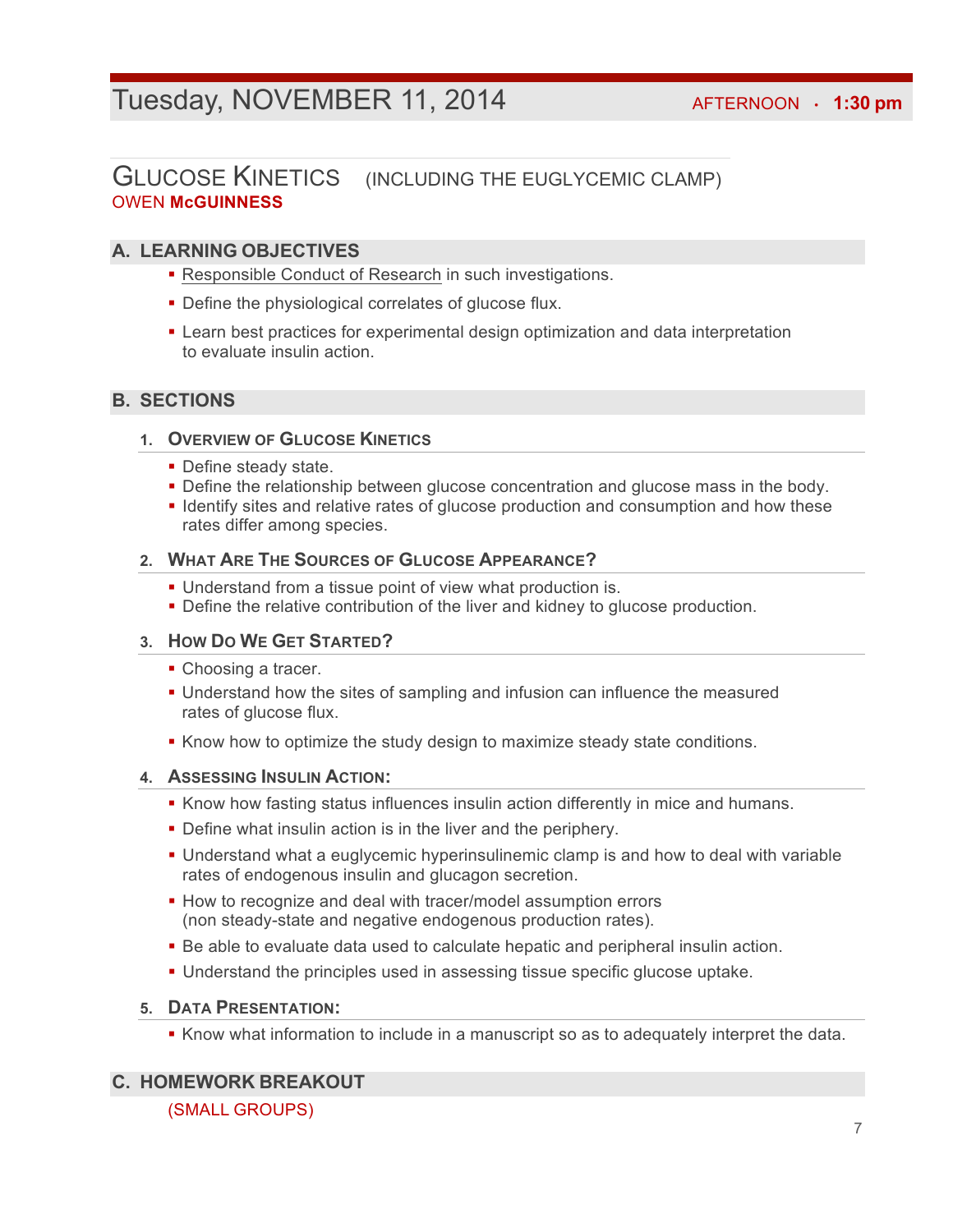### Tuesday, NOVEMBER 11, 2014 **AFTERNOON · CONT'D**

### LIPID METABOLISM: BASIC KINETICS

#### ELIZABETH **PARKS**

#### **A. LEARNING OBJECTIVES**

§ To understand the principles and limitations of various types of measurements of metabolic rates using stable isotopes.

#### **B. SECTIONS**

- **1. LIPOLYSIS AND FATTY ACID RELEASE**
	- Pros and cons of glycerol as a tracer to measure lipolysis.
	- § Measurement of fatty acid flux with labeled fatty acid tracers.
	- § Triglyceride-fatty acid substrate cycling limitations.

#### **2. FATTY ACID OXIDATION**

- § Possible pathways of fatty acid oxidation.
- Citric acid cycle exchange reactions.
- § Acetate correction factor.
- *in vivo* assessment of CPT activity.

#### **3. TECHNIQUES FOR INVESTIGATING LIPOPROTEIN METABOLISM**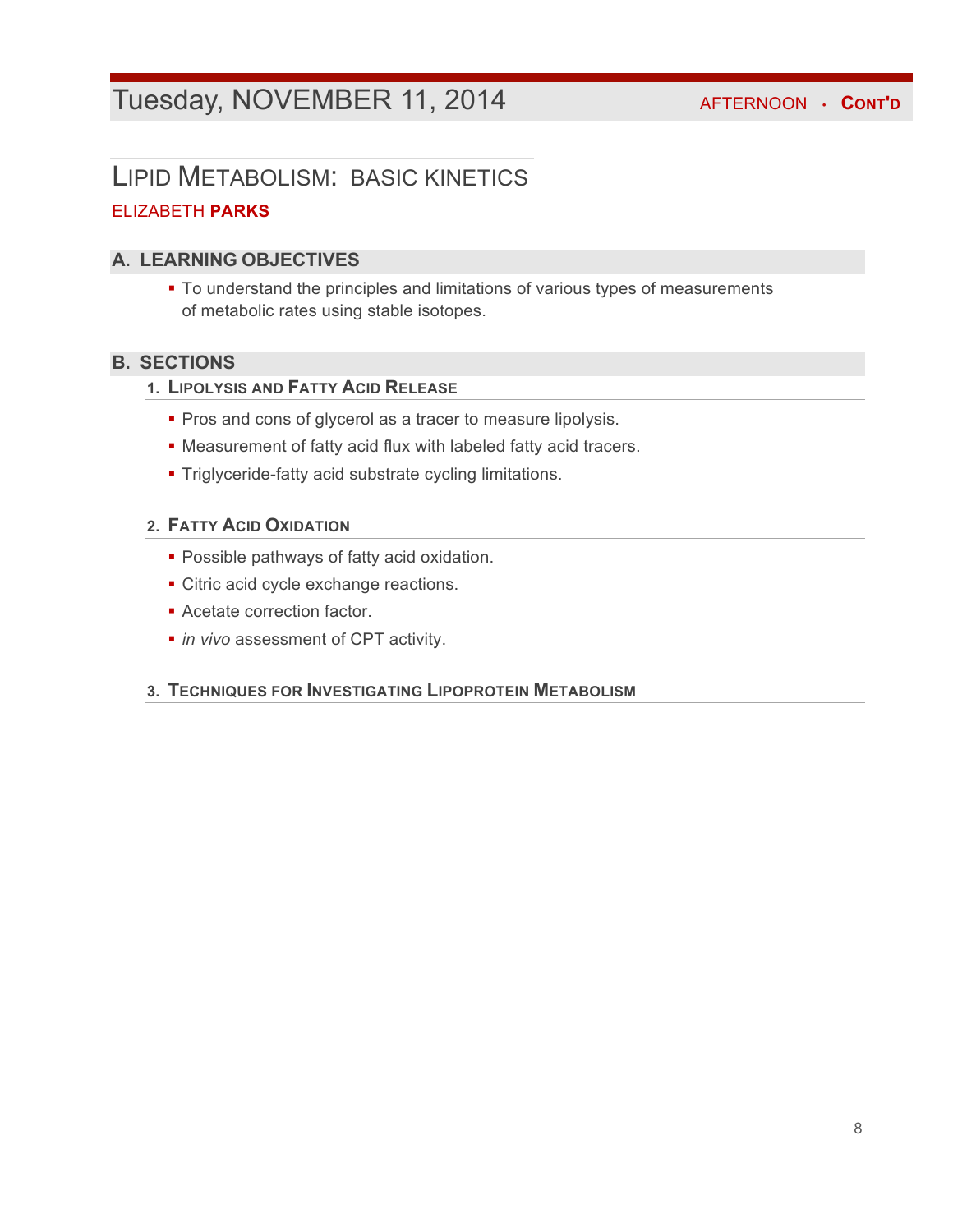# Tuesday, NOVEMBER 11, 2014EVENING • **7:00 pm**

# INTRODUCTION TO THE NIH GRANTS PROCESS

MAREN **LAUGHLIN**, Senior Advisor (NIDDK, NIH)

INSULIN AND GLUCOSE CLAMP OWEN **McGUINNESS**

and

(SMALL GROUP DISCUSSIONS)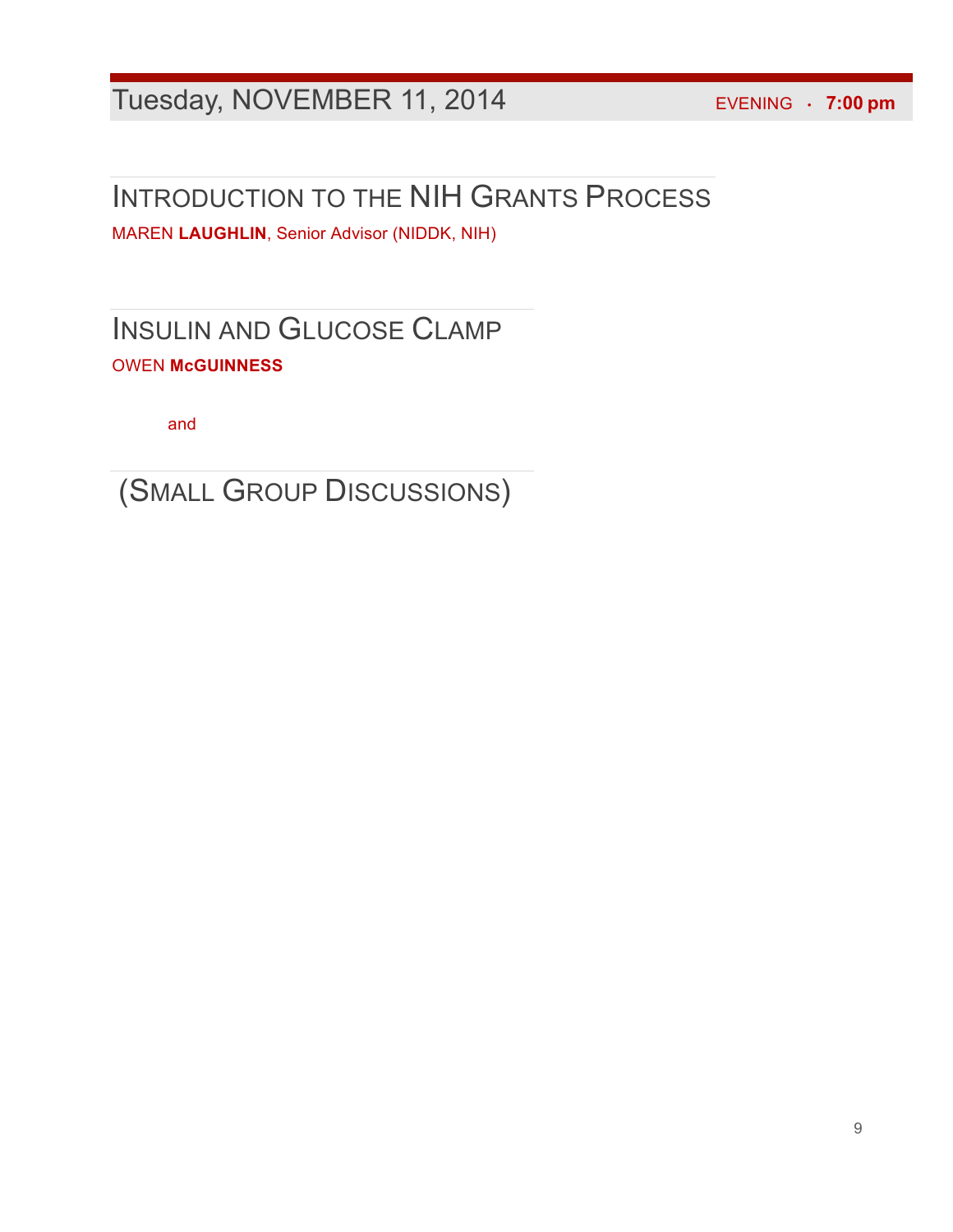### Wednesday, NOVEMBER 12, 2013 MORNING · 7:30 am

# USE OF POSITIONAL ISOTOPOMER ANALYSIS TO ASSESS PATHWAY FLUXES

#### GARY **CLINE**, MATTHEW **MERRITT**, DOUGLAS **BEFROY**

#### **A. LEARNING OBJECTIVES**

- Understand the basic principles of magnetic resonance.
- § Understand how the information content of NMR data differs from MS data.
- § Understand how metabolic flux information is extracted from NMR data.
- Review common applications of NMR to metabolic flux measurements

#### **B. SECTIONS**

**PART I. NMR IN TRACER METABOLISM (45 MIN, MERRITT)** 

- Basic NMR principles:
	- a. Measurement of fractional enrichment, spin-spin coupling, multiplet analysis
	- b. Measuring  $^{13}$ C and <sup>2</sup>H isotopomer distribution

**PART II.** APPLICATIONS TO BIOCHEMICAL PHYSIOLOGY: STEADY STATE MEASUREMENTS OF METABOLIC FLUXES (60 MIN, CLINE)

- a. Metabolic pathways in isolated cells: TCA cycle, anaplerosis, and substrate cycling
- b. Calculating hepatic fluxes by multinuclear NMR: glycogen synthesis pathways, gluconeogenesis and glycogenolysis, TCA cycle pathways.

**PART III.** *IN VIVO* APPLICATIONS: KINETIC ANALYSIS OF METABOLIC FLUXES (60 MIN, BEFROY)

- a. Practical aspects of performing *in vivo* experiments (homogeneity, localization, lipid suppression etc.)
- b. Conventional  $^{13}$ C labeling strategies (Brain / Muscle)
- c. Alternative  $^{13}$ C labeling strategies (Brain / Liver)
- d. Complementary *in vivo* techniques

#### **PART IV.** EVOLVING TECHNIQUES (30 MIN, MERRITT)

a. Hyperpolarization-intracellular fluxes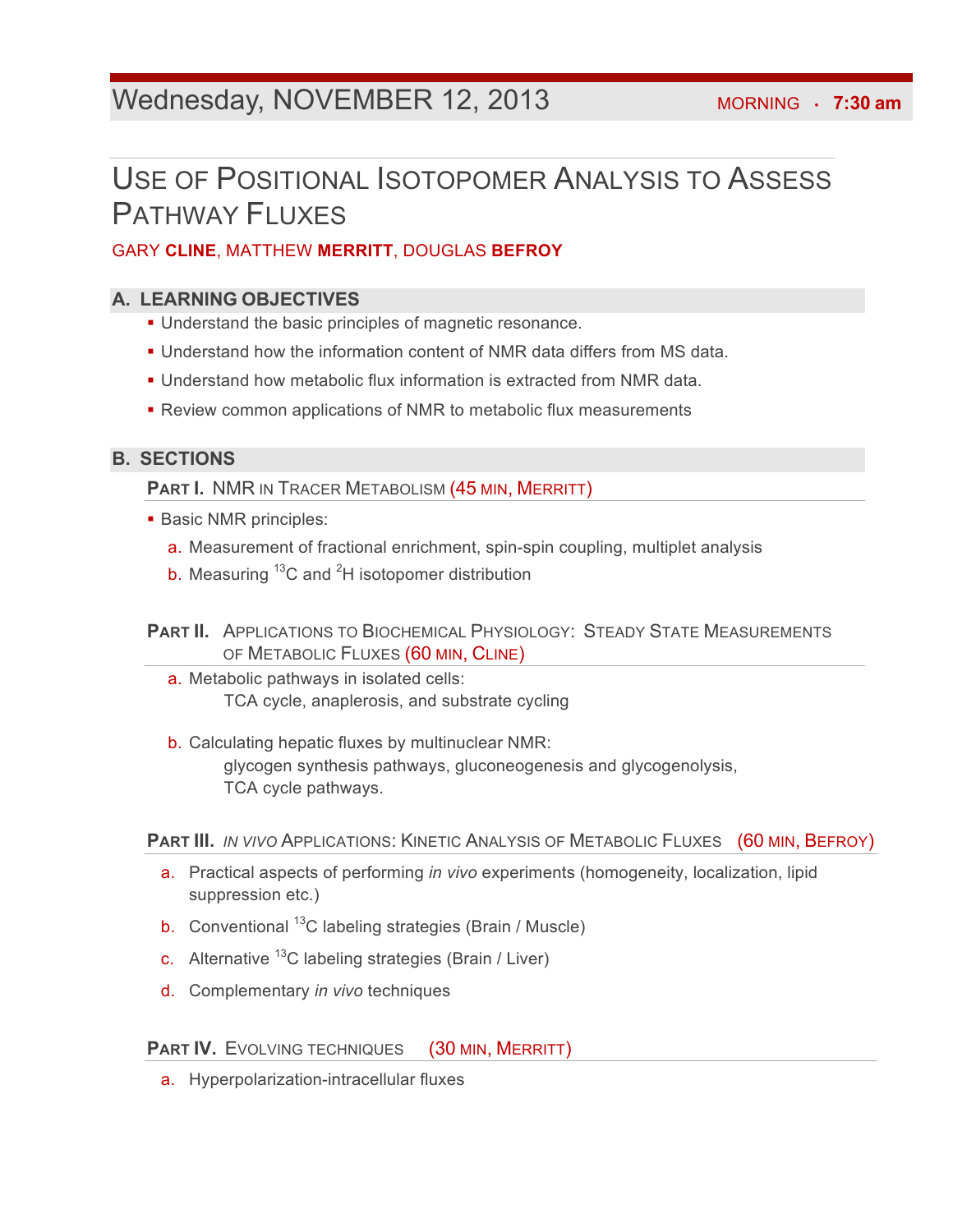### Wednesday, NOVEMBER 12, 2013 **AFTERNOON** · 1:30 pm

# MEASURING SYNTHESIS OF ADENINE NUCLEOTIDES, COENZYME A, AND NUCLEIC ACIDS

#### HENRI **BRUNENGRABER**, JOANNE **KELLEHER**

#### **A. LEARNING OBJECTIVES**

- § Identify problems associated with the use of isotopic tracers for very long experiments (weeks or months).
- § Long-term isotopic experiments occur in an open biological system where unlabeled foodstuffs enter the system continuously.
- § During long-term isotopic experiments, salvaged pathways into de novo synthesis pathways recycle labeled intermediates.

#### **B. SECTIONS**

- Comparing synthetic rates investigated with <sup>2</sup>H<sub>2</sub>O *vs.* [<sup>13</sup>C]substrates. (BRUNENGRABER)
- Whole pathway kinetics. Upgrading our understanding of pathway labeling. (KELLEHER)
- § Information obtained on the scrambling of label into related pathways. (BRUNENGRABER)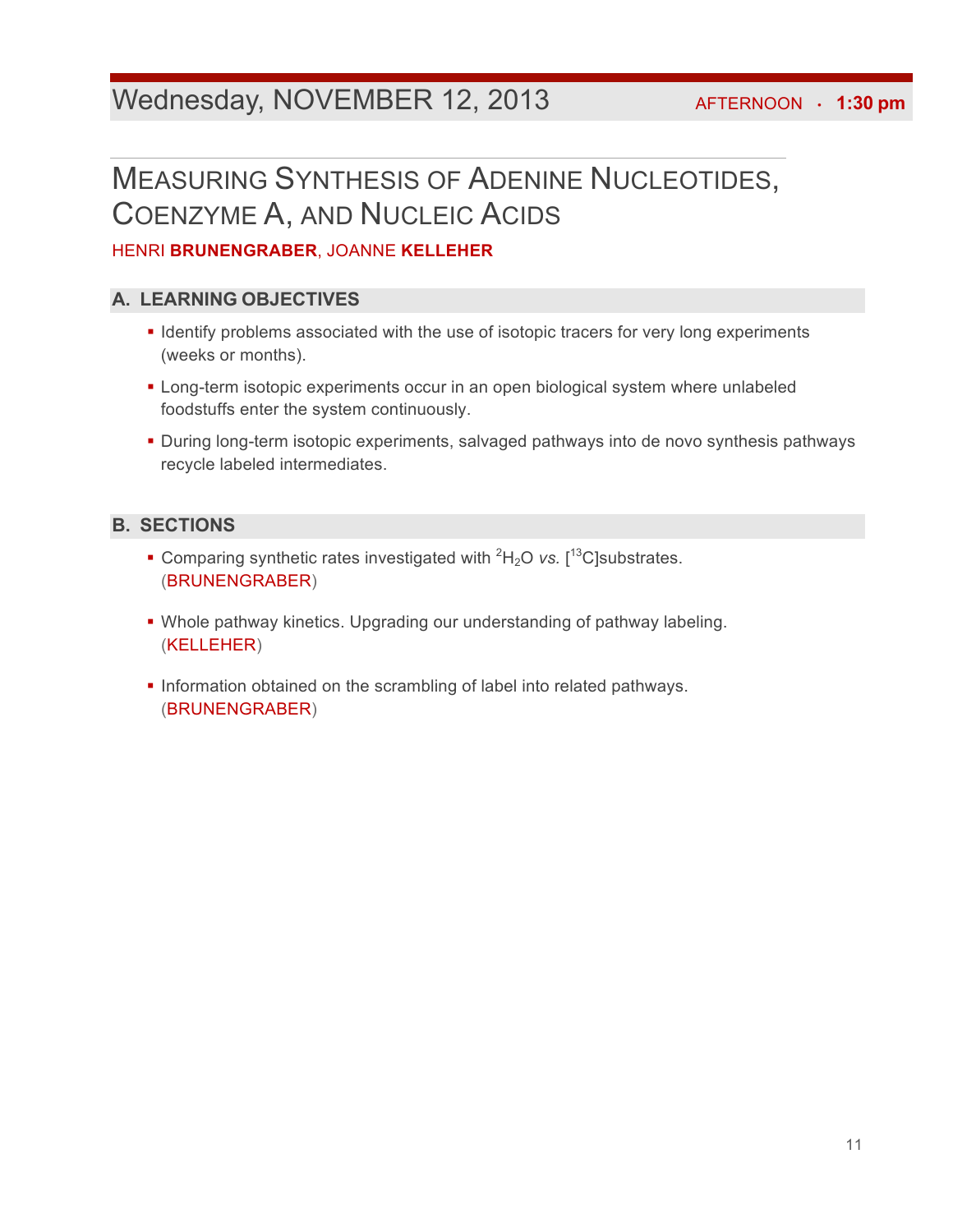### Wednesday, NOVEMBER 12, 2014 **AFTERNOON · CONT'D**

### METHODS IN PROTEIN METABOLISM ROBERT R. **WOLFE**

#### **A. LEARNING OBJECTIVES**

- Understand the use of whole body protein turnover techniques.
- Earn how to calculate the rate of synthesis of individual proteins.
- **Learn how to measure tissue protein and amino acid kinetics using tracers vascular** catheters.

#### **B. SECTIONS**

#### **1. WHOLE BODY PROTEIN TURNOVER**

- Catabolic and anabolic states
- Energy cost of protein synthesis
- Stochastic model of whole body protein turnover
- Comparison of tracers
- **Isotopic determination of urea production**
- Single amino acid tracer kinetics to calculate whole body protein turnover

#### **2. MEASUREMENT OF PROTEIN FSR**

- Constant tracer infusion
- Flooding dose tracer injection
- Sub-flooding dose tracer injection

#### **3. METHODS TO ESTIMATE PRECURSOR ENRICHMENT FOR MEASUREMENT OF FSR 4**

- Fractional breakdown rate
- Constant tracer infusion
- **Bolus injection**

#### **4. ARTERIO-VENOUS MODEL**

- Measurement of A-V balance
- 3-pool and 4-pool models of protein kinetics and amino acid transport
- Measurement of tissue oxidation rate
- Technical aspects of performing A-V balance studies from mouse to human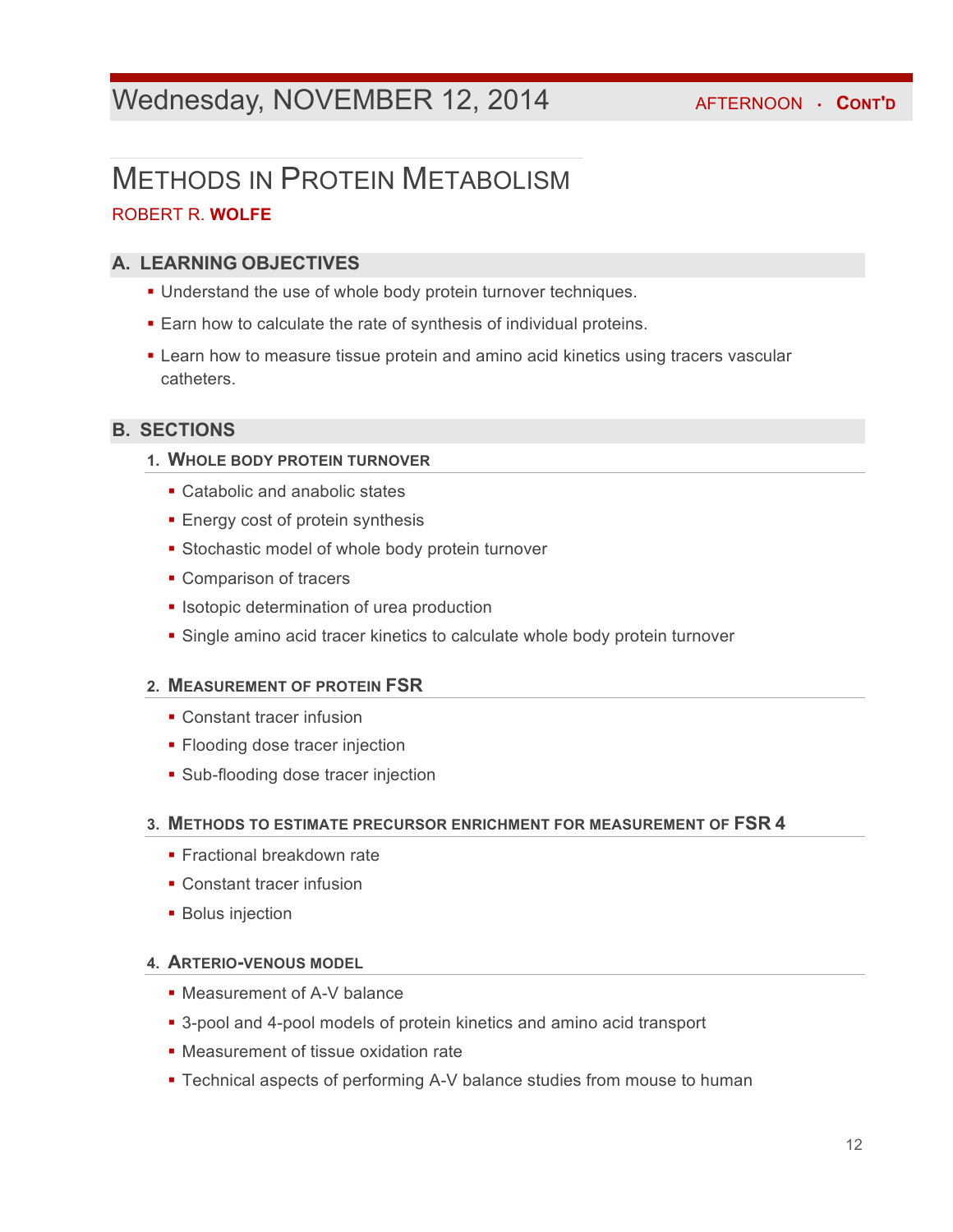Wednesday, NOVEMBER 12, 2014 EVENING · 7:00 pm

TRAINEES PRESENTATIONS (10)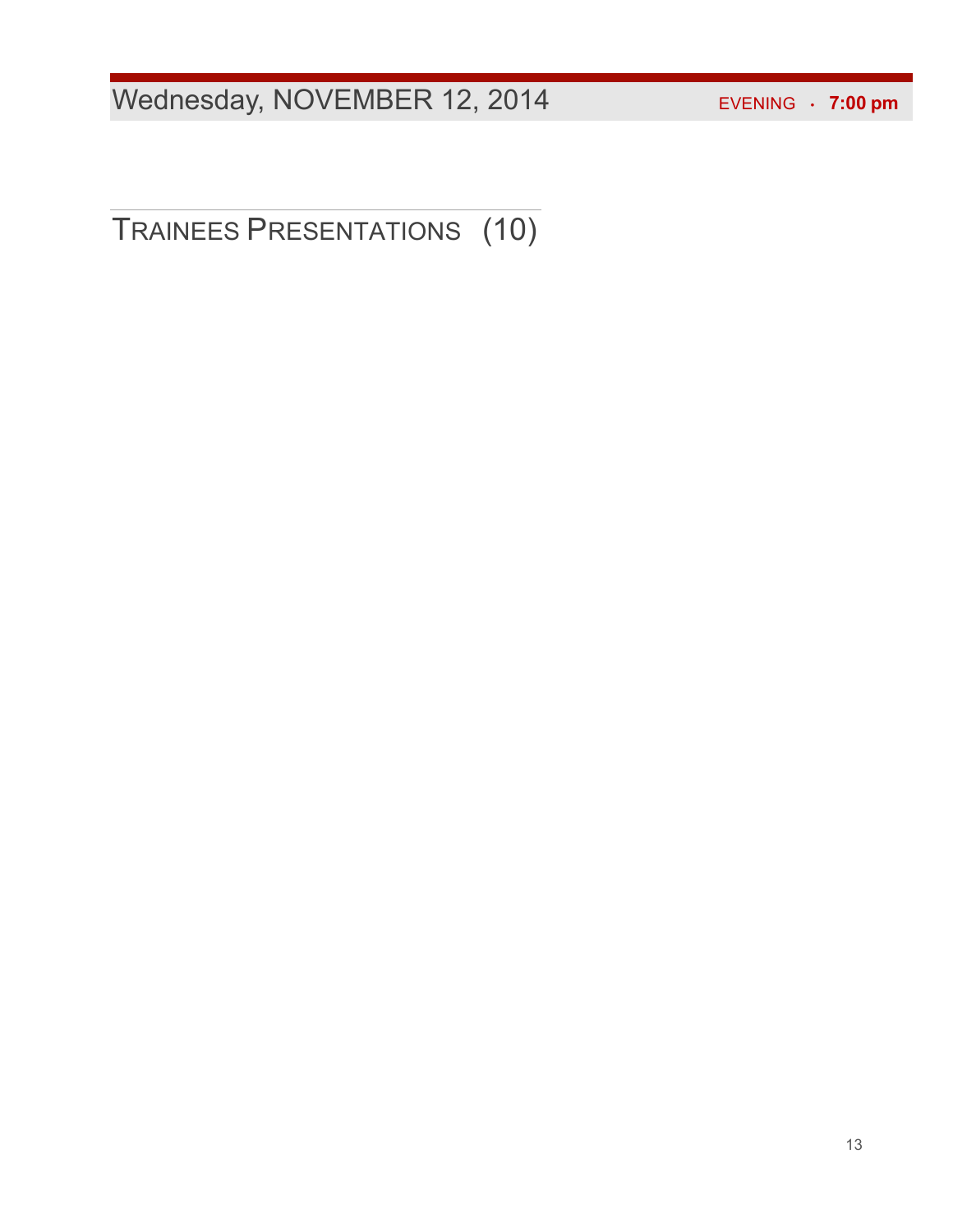### Thursday, NOVEMBER 13, 2014 MORNING · 8:30 am

# MEASUREMENTS OF ENERGY EXPENDITURE

#### STEPHEN **PREVIS**

#### **A. LEARNING OBJECTIVES**

- List different methods for quantifying energy expenditure (or CO<sub>2</sub> production)
- § Identify the pros/cons for each.
- Outline the general principle of using doubly-labeled water, listing important criteria for the experimentalist.
- Explain the rationale for different data normalization/interpretation.

#### **B. SECTIONS**

#### **1. OVERVIEW OF ENERGY EXPENDITURE**

§ Where does "energy" go?

#### **2. HOW DO I QUANTIFY TISSUE-SPECIFIC RATES OF CO2 PRODUCTION?**

- **Arterio-venous balance is required**
- § Single *vs.* multiple compartments
- § Concerns about mixing/complete perfusion

#### **3. HOW DO I QUANTIFY SUBSTRATE-SPECIFIC RATES OF CO2 PRODUCTION?**

- Measure the production of  $^{13}$ C-labeled CO<sub>2</sub>
- Concerns about the recovery of a labeled substrate

#### **4. HOW DO I QUANTIFY TOTAL BODY CO2 PRODUCTION?**

- Direct calorimetry
- Indirect calorimetry
	- i. Direct measurements of gas exchange
	- ii. Indirect measurements of gas exchange (*i.e.:* doubly labeled water)

#### **5. HOW DO I PROCESS THE DATA AND NORMALIZE THE RESULTS?**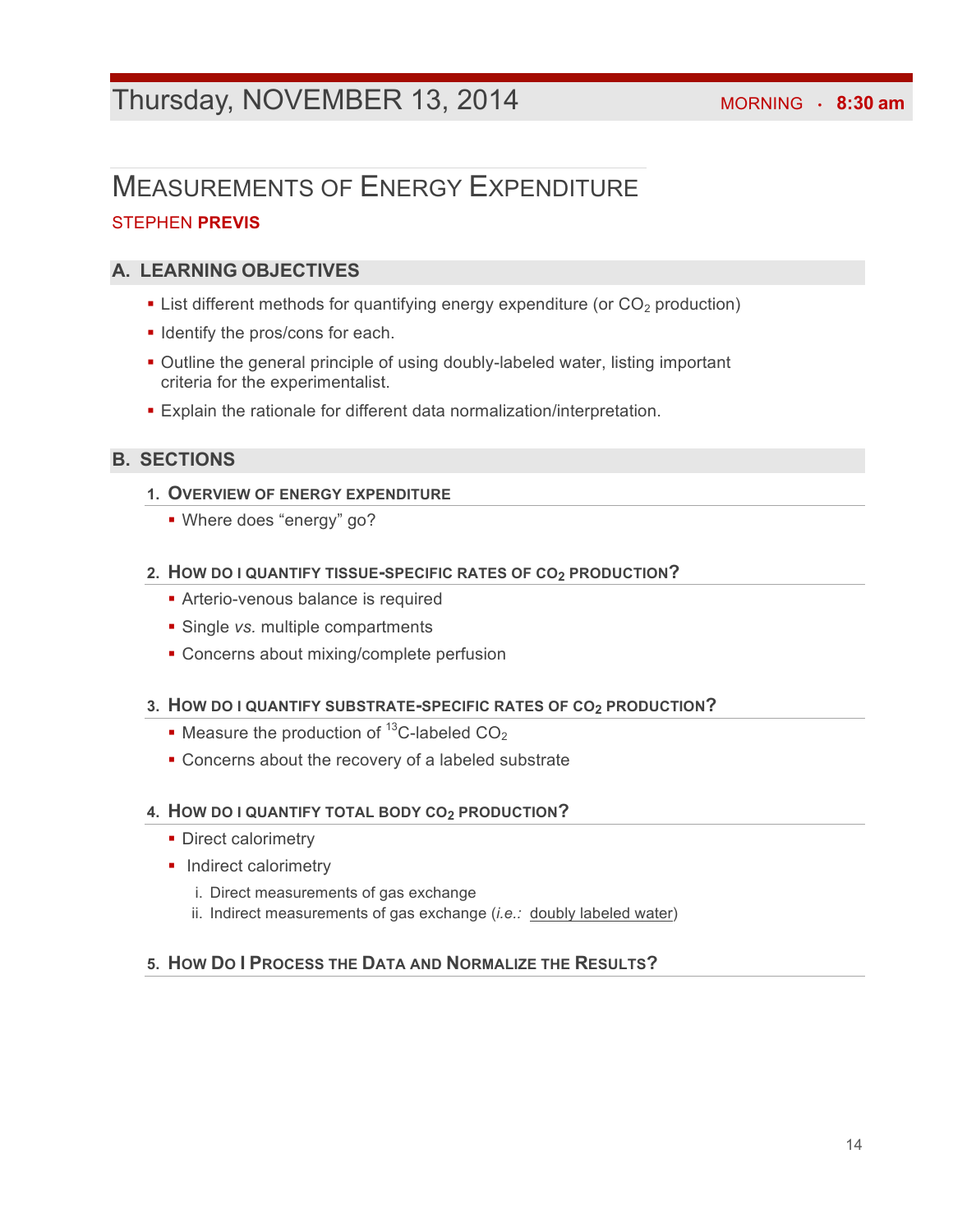### Thursday, NOVEMBER 13, 2014 **MORNING · Cont'd**

# USE OF <sup>2</sup>H<sub>2</sub>O FOR MEASURING SYNTHESIS OF PROTEINS, FATS, STEROLS, GLUCOSE AND NUCLEIC ACIDS

#### STEPHEN **PREVIS**

#### **A. LEARNING OBJECTIVES**

- Explain the general use of precursor: product labeling ratios in biochemical research, list general equations for calculating rates of synthesis in short-term vs. long-term studies, i.e. those that run over several hours *vs.* those that run over several days, respectively.
- Suggest reasons that make  ${}^{2}H_{2}O$  a unique tracer for measuring the synthesis of various macromolecules.
- Explain why one requires knowledge of the labeling of specific hydrogen(s) in a product molecule in order to accurately determine its rate of synthesis.
- Contrast the pros/cons of using GC-MS *vs.* NMR to measure the labeling of molecule.

#### **B. SECTIONS**

- **1. WHAT CAN ONE DO WITH <sup>2</sup> H2O THAT CANNOT BE DONE WITH OTHER TRACERS?**
	- Simultaneous tracing of multiple processes

#### **2. CHOICE BETWEEN ACUTE AND CHRONIC LABELING STUDIES?**

- Source(s) of blood glucose (acute)
- Total triglyceride dynamics (acute and chronic)
- Protein synthesis (acute and chronic)
	- i. Single *vs*. multiple proteins
	- ii.  ${}^{2}H_{2}O$  *vs.*  $H_{2}{}^{18}O$

#### **3. COMPLEMENTARY APPROACH TO GLUCOSE-INSULIN CLAMPING**

§ Measurements of flux during metabolic steady-state vs. "tolerance" testing

#### **C. HOMEWORK BREAKOUT**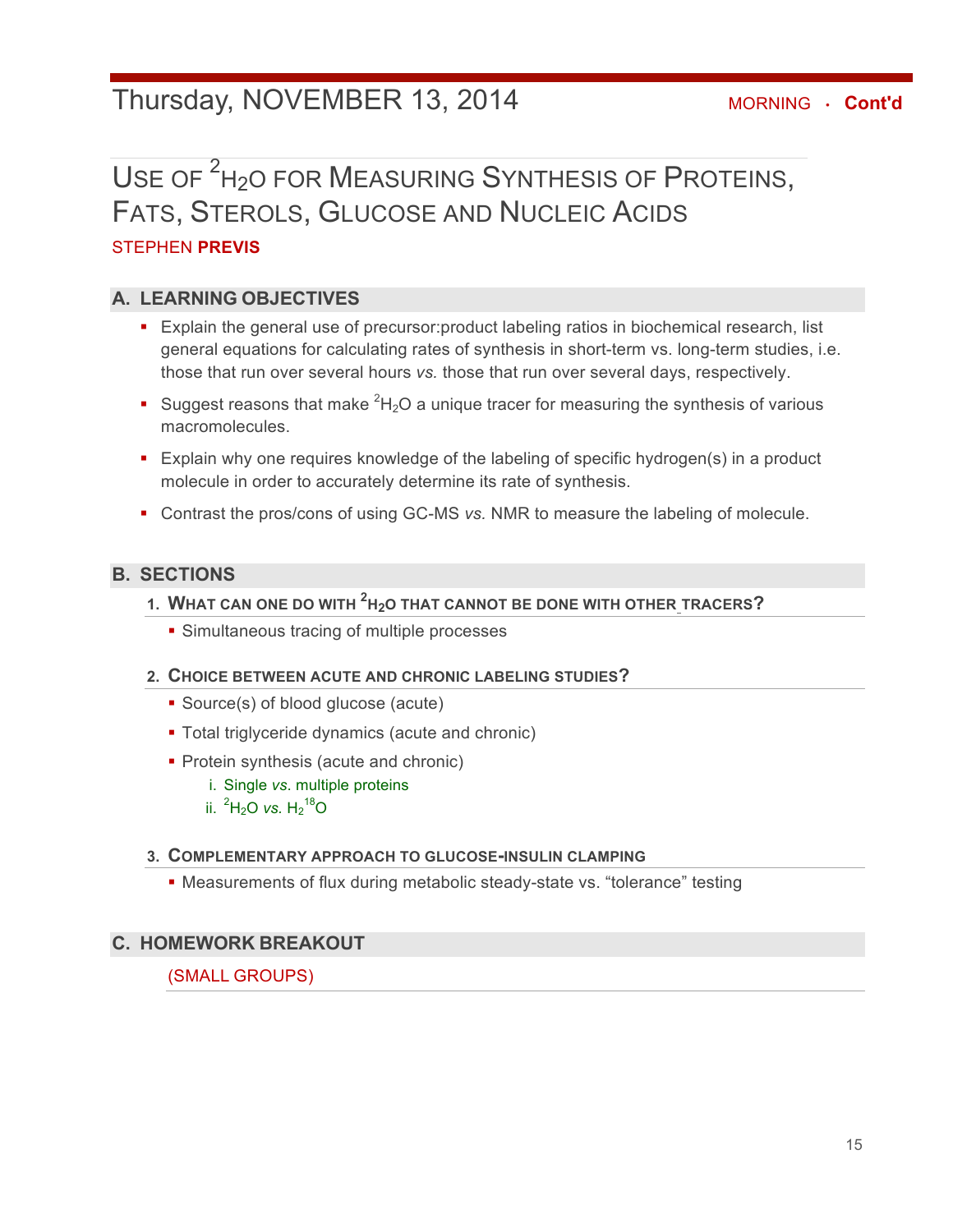### Thursday, NOVEMBER 13, 2014 **AFTERNOON** · 1:30 pm

### USE OF MASS ISOTOPOMER DISTRIBUTION ANALYSIS HENRI **BRUNENGRABER**, JOANNE **KELLEHER**, MICHELLE **PUCHOWICZ**

#### **A. LEARNING OBJECTIVES**

- To understand the differences between mass isotopomers and positional isotopomers (the latter was be discussed in detail in the morning session)
- To appreciate the multiple uses of mass isotopomer distribution for metabolic investigation, with the understanding that mass isotopomer distributions and positional isotopomer distributions yields complementary insights on metabolic regulation

#### **B. SECTIONS**

#### 1. PUCHOWICZ: ANALYTICAL APPLICATIONS

(i) measurement of low analyte enrichment by oligomerization of analyte; (ii) use of hexamethylenetetramine to amplify the  ${}^{2}$ H-enrichment on glucose carbons which can be converted to formaldehyde; measurement of low  ${}^{2}H-$  or  ${}^{18}O$ -enrichment of water; (iii) measurement of low  ${}^{2}$ H-enrichment of analytes by isotope fractionation.

- 2. KELLEHER: ESTIMATING BIOSYNTHESIS FROM LABELING: Building a model from the ground up (syntheses of fatty acids, cholesterol, glucose, nucleic acids).
- 3. BRUNENGRABER: INVESTIGATIONS OF PATHWAY regulation + pathway discovery (metabolomics associated with mass isotopomer distribution).

#### **C. HOMEWORK BREAKOUT**

#### (SMALL GROUPS)

**Errors in calculations of rates of glucose metabolism associated with the steady state** assumption.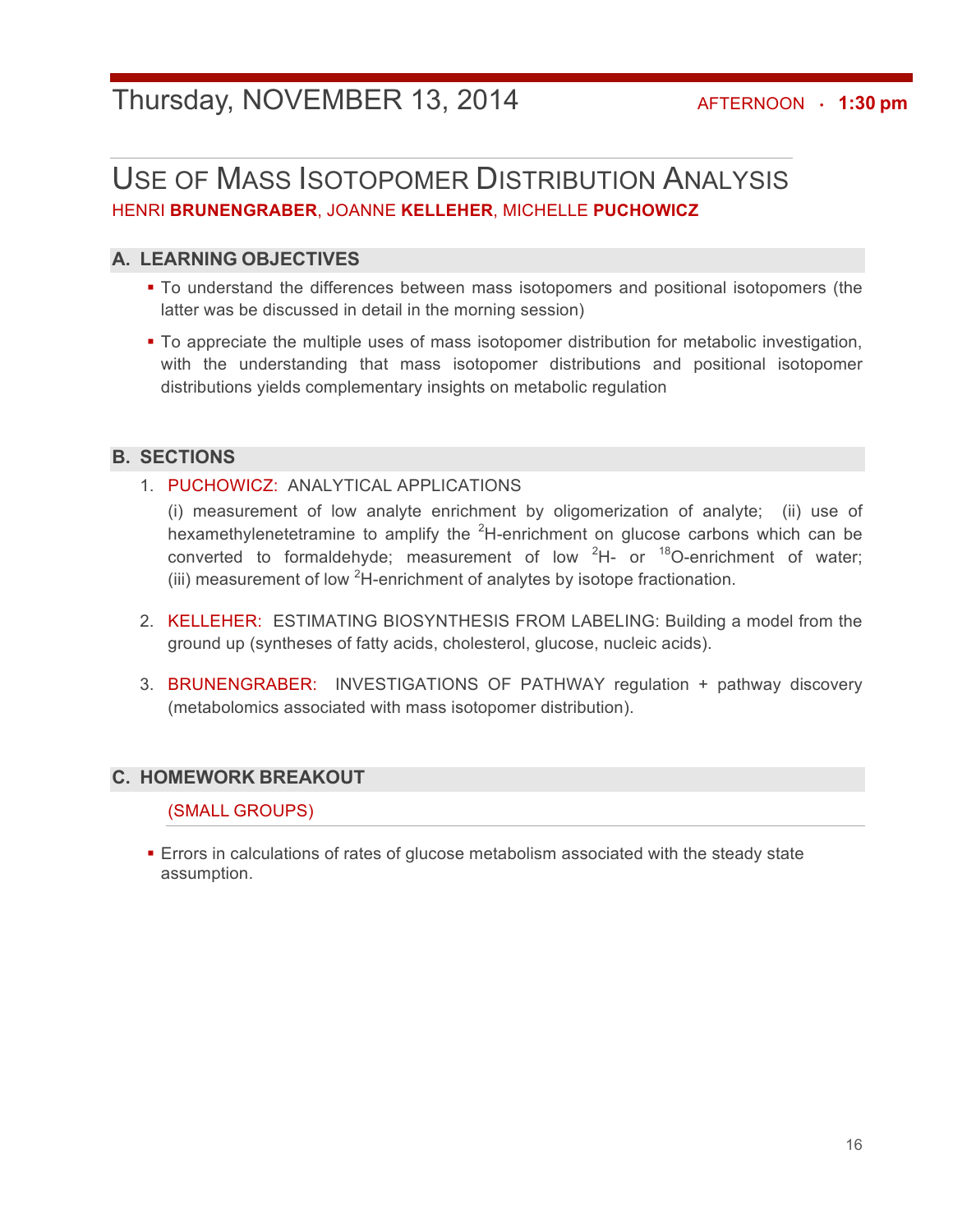# Thursday, NOVEMBER 13, 2014 EVENING • **7:00 pm**

## SOCIAL HOUR

(CASH BAR)

### **DINNER**